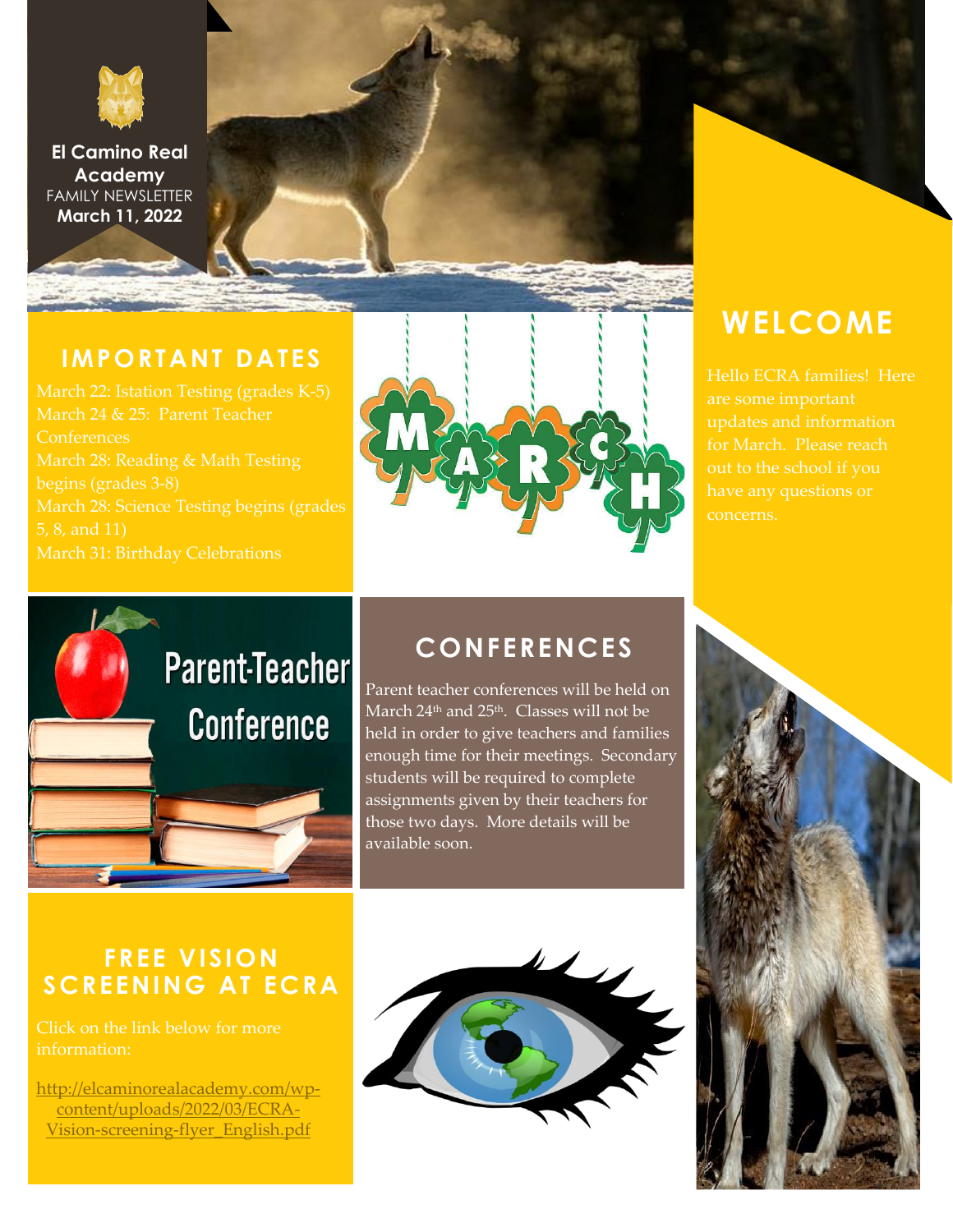# FREE Vision screening at ECRA





**In conjunction with NM Lions Operation Kidsight**

## On campus Friday 3/18 For students in elementary

## We will begin with Kinder and work through grades as time allows

Please contact the school nurse at 505-510-1802 if you do not want your student to participate or if you have questions or concerns.